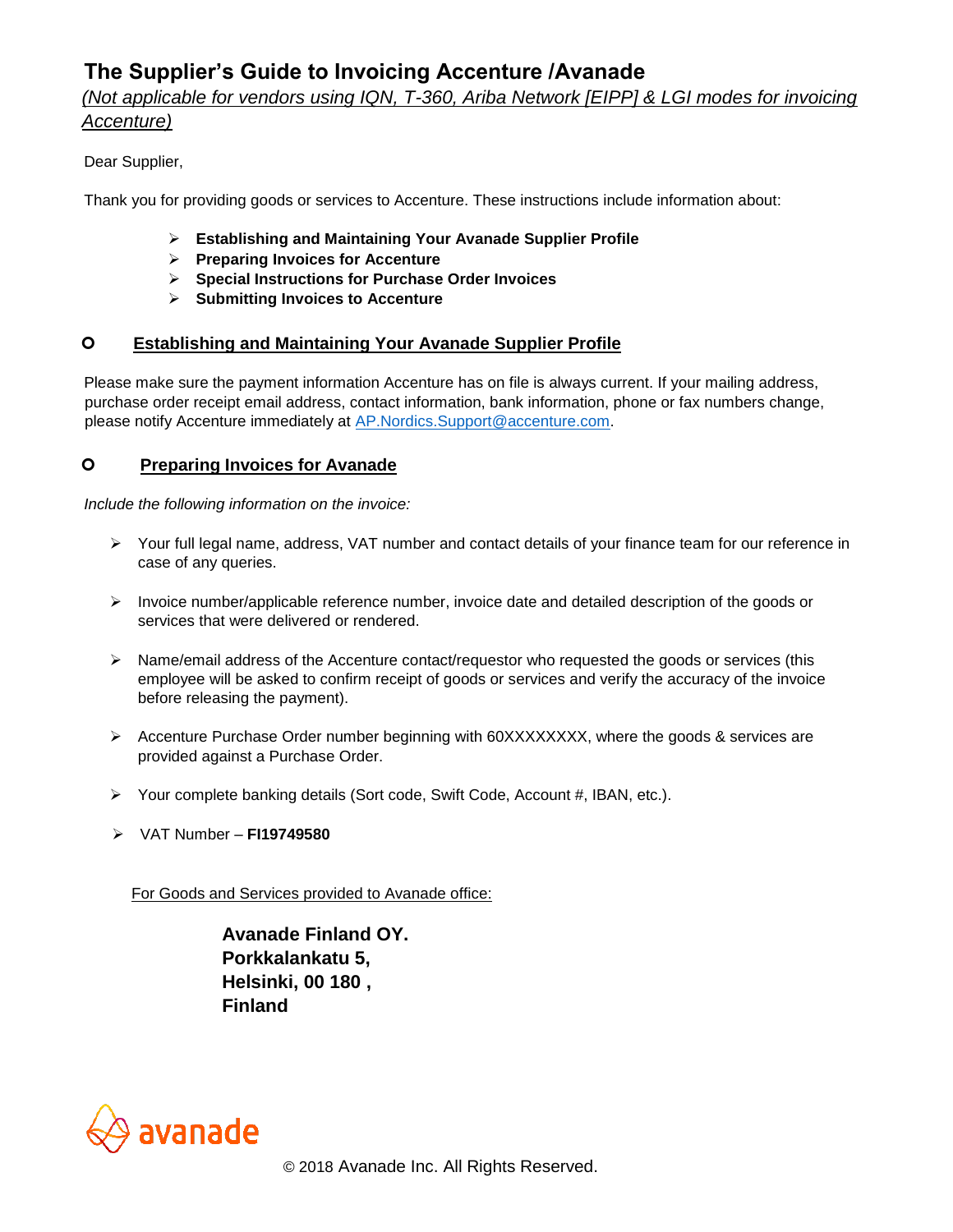- $\triangleright$  Subcontractor invoices should be supported by copies of signed timesheets (wherever applicable).
- $\triangleright$  If you are issuing a credit note against a cancelled invoice, kindly quote the corresponding invoice reference against which the credit note is being issued. Alternatively, please quote complete details for issuance of the credit note to enable us to account for it appropriately.

Accenture Avanade's standard payment terms are **30 days from the invoice date**, unless alternative payment terms have been agreed in writing with Accenture Procurement. Please ensure that the invoice due date on the invoice is stated accordingly.

## **Special Instructions for Purchase Order Invoices**

Avanade requires Purchase orders (POs) for purchases of \$1,000 and over If you are providing goods or services to Accenture under more than one Purchase Order, you must invoice for each Purchase Order separately. Only one Purchase Order can be referenced per invoice. The format of the invoice must match the format of the Purchase Order and follow these guidelines:

- $\checkmark$  Reference the appropriate PO line item number for each line item on the invoice.
- $\checkmark$  For goods: the total for each line must represent the extended amount for that good.
- $\checkmark$  For services: charges for services and expenses must be itemized on separate lines

Always review the "**Comments**" section on the PO for additional processing instructions. Please do not quote the Purchase Requisition Number (PRXXXXXX) instead of the Purchase Order Number (60XXXXXXXX).

#### **Please do not over -invoice against the Purchase Order, however, contact the requestor to arrange additional amounts or to change the order.**

#### **Submitting Invoices to Avanade**

- ➢ Kindly submit your invoices within **5 business days** from the invoice date; failure to do so could result in payments being delayed.
- ➢ Please send soft copy of the invoice(s) directly to **acn.finland.einv@accenture.com** in a nonmanipulative format e.g. PDF, TIF. **Invoices sent to personal mailboxes will be deemed not received**.
- $\triangleright$  Multiple invoices (each as separate file) can be sent in one single mail either Zipped or Unzipped.
- $\triangleright$  One PDF per invoice. Please ensure that supporting documents related to a particular invoice are in one PDF only, with the invoice being the 1st page and the relevant supports in the subsequent pages.
- ➢ Max 1MB per attachment, max 20 attachments per mail and max 10MB per email (including attachments).
- $\triangleright$  Do not encrypt or digitally sign the emails.
- $\triangleright$  Auto intimation will be sent on successful submission /rejection of the invoice which will indicate our invoice tracking number (URN#). This URN# should be used as a reference in all communication with regards to your invoice.



© 2018 Avanade Inc. All Rights Reserved.